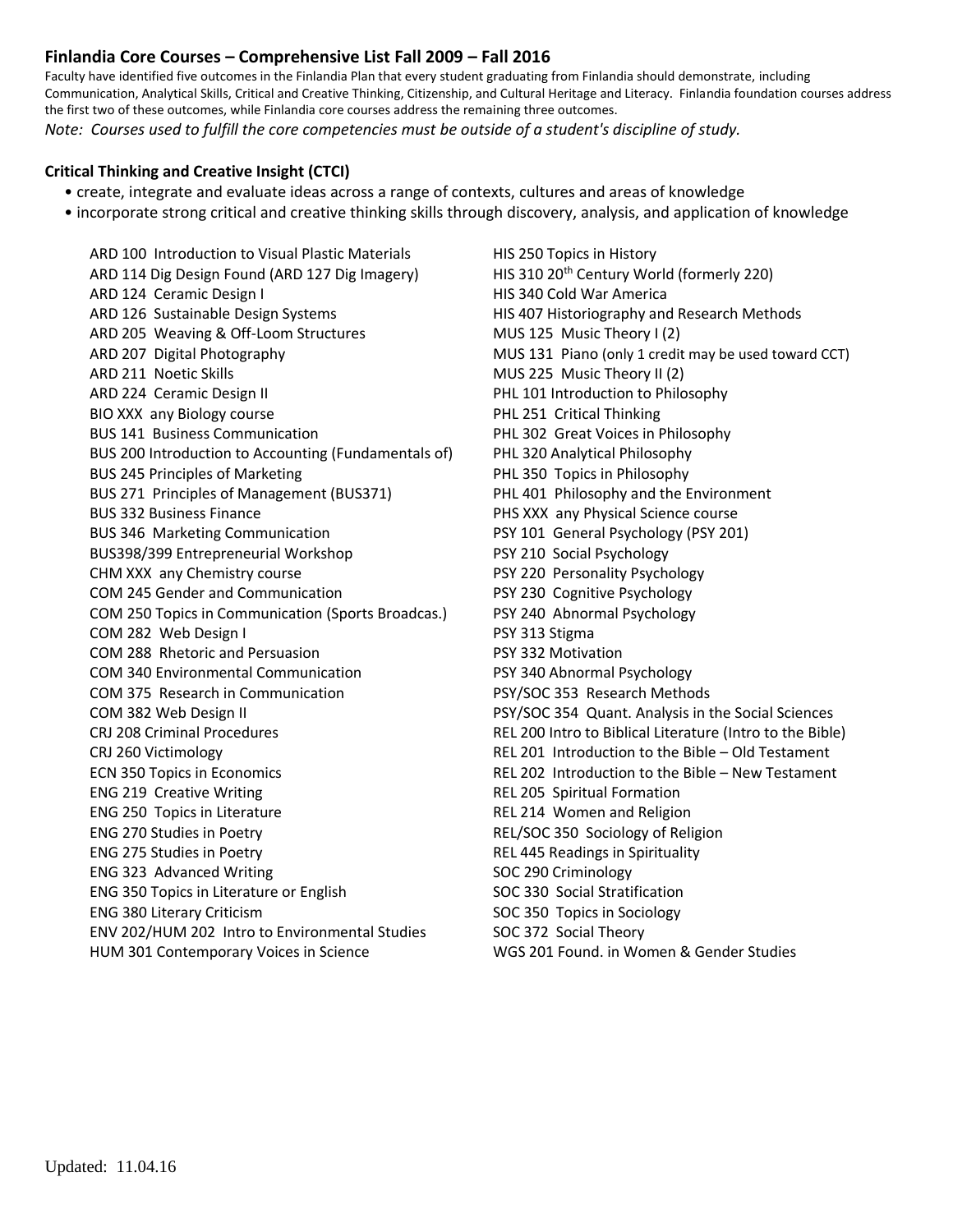## **Citizenship (CIT)**

• ability to meet personal needs and the challenges of a multicultural society as a mature, adaptable citizen

ARD 370 Human Factors and Ergonomics BUS 138 Fundamentals of Business BUS 212 Business Ethics BUS 235 Leadership and Team Skills BUS 388 International Business BUS 350 Special Projects BUS 355 Personal Financial Planning BUS 361 Business Law BUS 384/5 Fuel Studio BUS 388 International Business BUS 484/5 Fuel Studio COM 101 Introduction to Communication COM 108 Fundamentals of Public Speaking (2) COM 267 Interpersonal Communication COM 322 Communication, Culture and Community COM 350 Topics in Communication COM 371 Communication and the Environment CPT 202 Digital Applications and Technologies CRJ 101 Introduction to Criminal Justice CRJ 250/350 Special Topics in Criminal Justice CRJ 470 Crime and Public Policy DRM 113/114 Theater Production ECN 231 Microeconomics ECN 232 Macroeconomics ECN 331 Global Economy (not currently offered) ECN 332 Sports Economics EDU 101 Foundations of Education EDU 201 Education Psychology ENG 252 Monstrous Literature ENG 375 Literature & Politics ENV 213 Outdoor Recreation and Leadership (2) GEO 201 Place, Space, and Global Transformation GEO 202 Nature, Culture, and Local Change HIS 211 History of the US to 1877 (formerly 1865) HIS 212 History of the US since 1877 (1865) HIS 280 Energy and World Power (formerly 380) HIS 315 Michigan History HIS 320 Rise of American Capitalism HIS 330 American Environmental History HIS 360 America in the World

HIS 380 Energy and World Power HMS 111 Introduction to Human Services HMS 270/PSY 270 Substance Abuse HSC 200 Nutrition and Health JRN 201 News Reporting and Writing JRN 205 News Editing PHL 101 Introduction to Philosophy (formerly 201) PHL 212 Ethics PHL 260 Biomedical Ethics PHL 270 Environmental Ethics PHL 280 Philosophy of Sex & Gender PHL 340 Chinese Philosophy (Formerly 240) PLS 221 American Government PLS 364 International Relations PSY 250 Mind-Body Medicine PSY 260 Child Development PSY 270 Substance Abuse PSY 303 Psychology of Women PSY 343 Growth and Development of Child/Adolesc PSY 344 Psychology of Adulthood and Aging PSY 350 Topics in Psychology PSY 361 Psychology of Adulthood and Aging PSY 362 Adolescence PSY 363 Social Development PSY 375 Conflict Resolution SOC 101 General Sociology (SOC201) REL 230 (SOC230) Servant Leadership REL 236 Servant Leadership – Tanzania REL 237 (SOC237) Service Learn. in Local Context REL 381 Christian Voc. and Social Conscience ROTC – Air Force/Army (up to 3 credits) SOC 101 General Sociology SOC 154 Social Problems SOC 205 Juvenile Delinquency SOC 250 Topics in Sociology SOC 254 Social Problems SOC 260 Deviant Behavior SOC 346 Rural Sociology SOC 351 Sociology of Sport